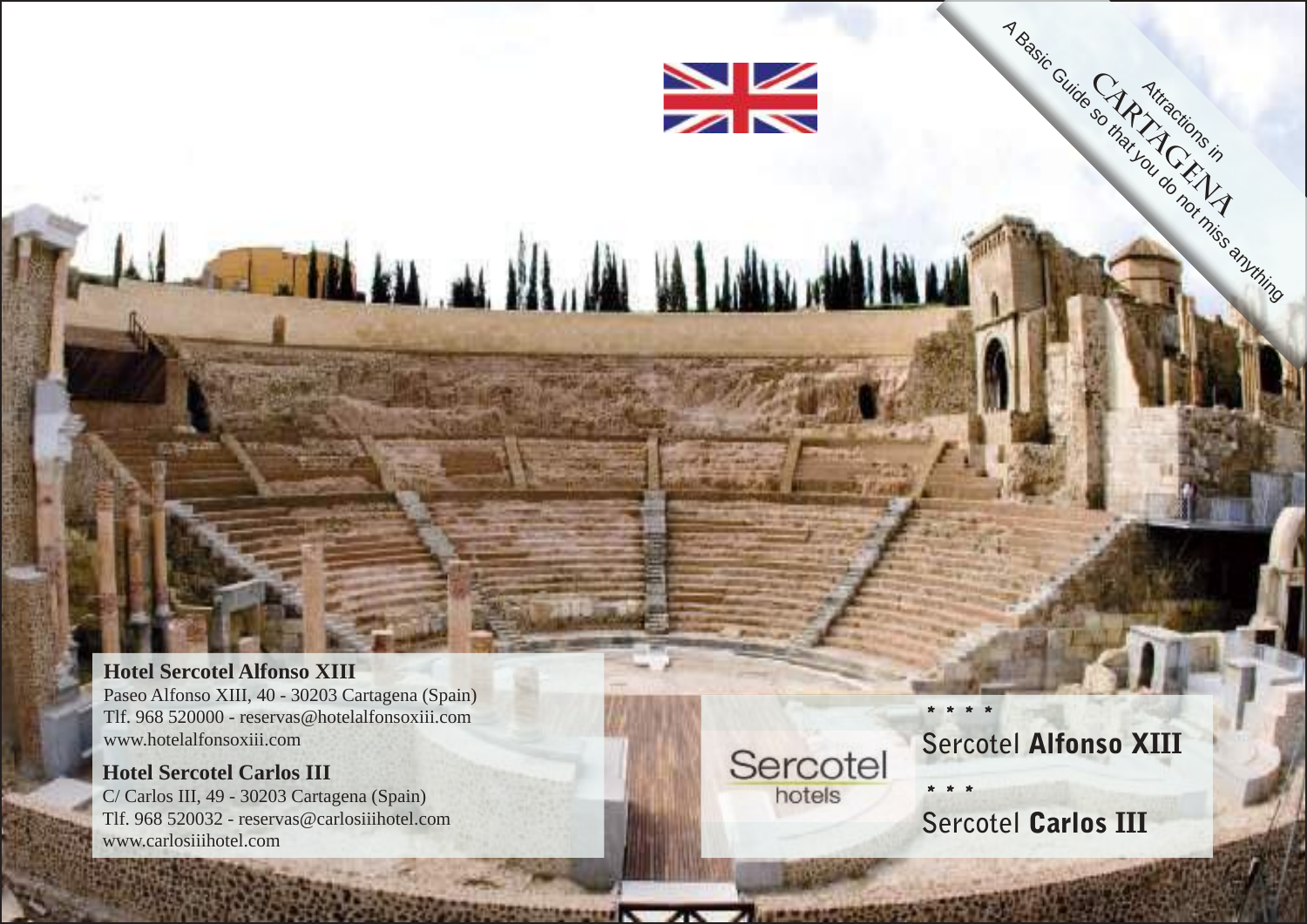# IO VISIt… n the city

The routes that we will propose can be covered with a perfectly pleasant walk from the hotel.

We will specify how to do it using the map later.

#### **PUNIC-ROMAN ROUTE**

Take a walk through the ancient history of Cartagena and discover the impressive legacy of the Carthaginian and Roman Empire.



## **What do I get to see?**

\* La Muralla Púnica, the only remnant of the Carthaginian presence in our city

\* Enjoy unbeatable views of Cartagena at Parque Arqueológico del Molinete, in the old Monte Asdrubalis where the Acropolis was located

\* Barrio del Foro Romano, the heart and soul of Cartagonova Romana

\* Roman Theatre and Museum of Rafael Moneo



## **TREASURE TRAIL**

A tour of the Spanish naval history over the last 300 years: a journey to the Americas, defensive strengths of 18th century and a fabulous treasure salvaged from the seabed.

## **What do I get to see?**

\* The Naval Museum, along with the Peral Submarine (the first submarine in the world)

\* Fort Christmas, which protected the port of Cartagena since 18th century

\* Museo Nacional de Arqueología Subacuática (ARQUA), based on Treasure of Nuestra Señora De Las Mercedes

## **Gastronomy** Tasting Cartagena

At the heart of Cartagena, there are dozens of sites to suit all tastes. Our recommendations...

## **For Tapas:**

\* **La Uva Jumillana y La Fuente**, have always been lively and full of traditional Cartagena flavour since the beginning of last century.

\* **Las Termas del Pincho y El Barril**, along with typical tapas of our region

\* **La Mejillonera y el Rincón de Miguel,** of all the time

#### **Restaurant:**

\* **La Catedral**, indispensable, built for archaeological rehabilitation. Great place for a drink too

\* **El Barrio de San Roque**, do not forget to ask for cucurucho de aladroques (fried anchovies)

\* **La Marquesita**, where Almudena, the owner, will make you feel at home





**In the vicinity:**

\* **En Cala Cortina**, Mares Bravas, rice and fish dishes from the market of Cartagena

\* **En Cabo de Palos:** La Tana, El Mosqui, El Pez Rojo, …Do not leave without trying the apple pie of Busquets Confectionery! Mmmm…



**Drinks:**

Many options are there in the city: El Telar, Mister Witt, SuperBar, Casas del Rey, Al Borak...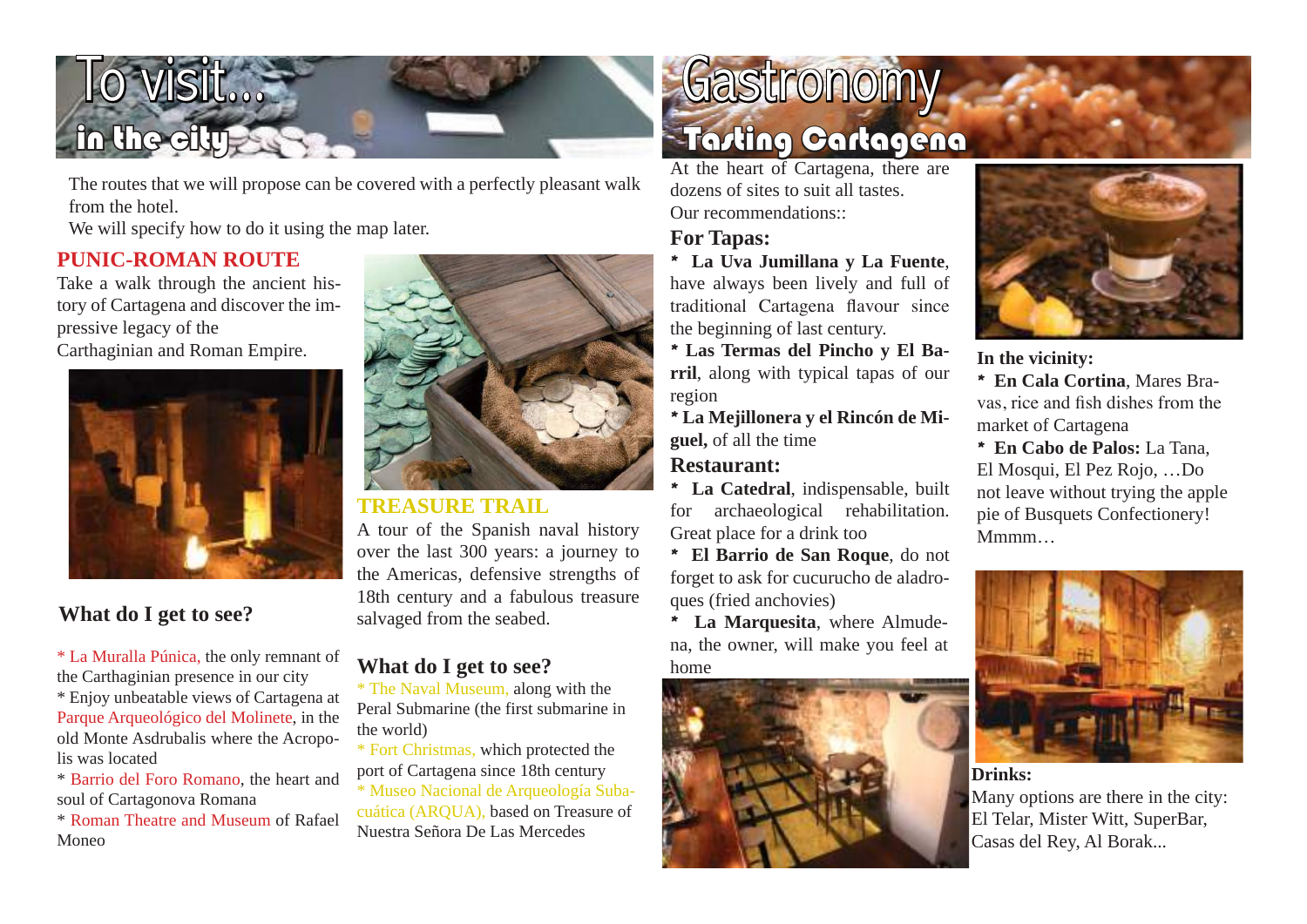

## **MODERNISTA ROUTE**

Discover the most recent glorious past of Cartagena's mining activities in the late nineteenth century and early twentieth century which led to spectacular buildings of modernist style.

#### **What do I get to see?**

- \* **El Palacio Consistorial** *(1)*
- \* The walls of the modernist buildings, such as **Casa Cervantes, Casino**  *(1)***, Casa Llagostera, Gran Hotel, Casa Maestre...**

\* **El Palacio de Aguirre** *(1)* (Regional Museum of Modern Art)

*(1) Worth visiting*